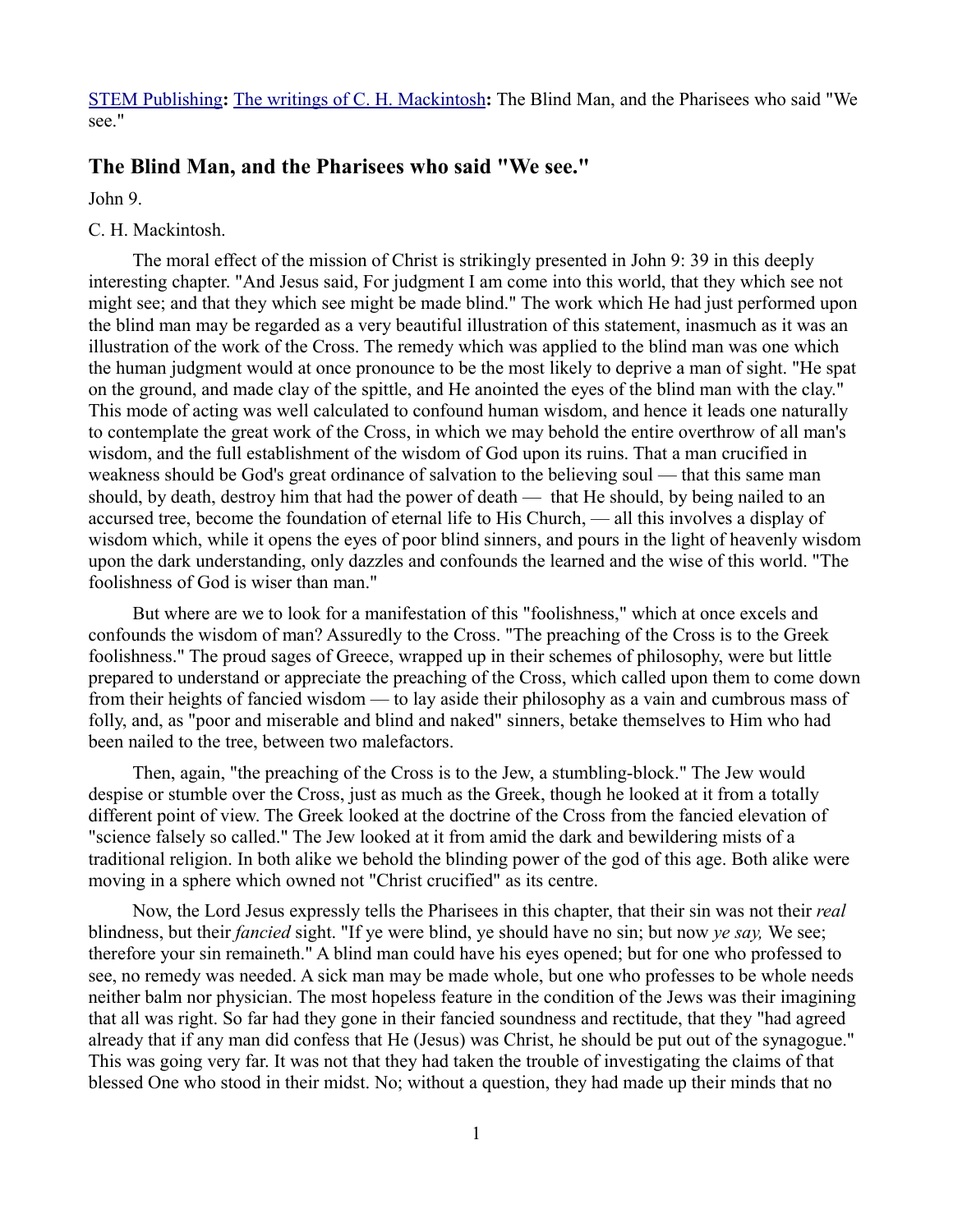confessor of Christ should remain within the pale of *their* Church. *How* could they learn? What hope was there. left for men, who, when called upon to look at an object and own its merits, would rise up, and in blind obstinacy close the window-shutters, or put a bandage across their eyes? None whatever. "Now ye say, We see; *therefore* your sin remaineth." This is truly solemn. The permanence of sin is connected with a mere profession to see. What a principle for an age of religious knowledge!

But let us trace in the person of the blind man the progress of an honest soul upon whom the light of heaven had dawned.

From the moment that this man became the subject of the work of Christ, he was a marked man. "The neighbours therefore, and they which before had seen him that he was blind, said, Is not this he that sat and begged?" The marked change that had taken place was manifest to all who had known aught of his previous state. It was an important case, and one which needed to be submitted to the judgment of the Church. "They brought to the Pharisees him that aforetime was blind." Nothing could be accredited which wanted the stamp of the Church's approval. It was in vail, that a blind man had had his eyes opened to see the light of heaven. If the matter met not the approval of the Pharisees, it must go for nought. Now let us see how the Pharisees deal with the case. They were, we feel assured, ready to bear with anything save a clear, simple, emphatic testimony to the work of Christ; but this was the very thing which the man was about to lay before them. "How were thine eyes opened?" Mark the reply, *"He* put clay on mine eyes." How little the Pharisees knew, or cared to know, of this! They, no doubt, regarded the matter as an insult to common sense. It certainly was, in its way, "a stone of stumbling" to them.

But who did the man mean by "He?" Who was "He?" This was the point. The poor man was ignorant of this himself, though he was on the highway to intelligence about it. He knew the *work,* but not the *Person* of Christ. Yet how highly distinguished was he, in being led to a knowledge of the work of Christ; yea, in being himself the subject of it; for this is the true way in which to arrive at a knowledge of it. Intellectual accuracy in reference to the plan of salvation is but a poor, cold, uninfluential thing, when not accompanied with the personal experience of its efficacy. We shall certainly never be able thereby to confound the logic of such as stand up merely for the defence of systematic religion, apart from, or in opposition to, Christ. We must be able to show, in our own persons, our character, our ways, the practical results of the work of Christ, or else all our accuracy will be little worth. "He put clay on mine eyes, and I washed, and do *see."* Here was the presentation of a living fact which was calculated to bear down with greater weight upon a Pharisee's conscience, than all the arguments that could be used. What could gainsay it? Men might reason as they pleased; they might even talk about giving glory to God; but this man could prove in his own person, that the work of Christ had done that for him which the Jewish system, with its priesthood and its rites, never could. This was enough for him, and it would have been enough, too, for any who were not blinded by the power of system.

But, observe, how the heart of this poor man lingers about the wore of Jesus. He never allows himself to be drawn away from it, in order to follow the puzzling arguments of the Pharisees. To all their questionings and reasonings his reply is "He put clay on mine eyes, and I washed and do see." Here was his solid ground, from which no logic could shake him. Me kept to the simple fact of Christ s work, and reasoned not upon it, and this was his security. Had he reasoned upon it, they would have confounded him, for they were subtle men; but they could make nothing of his simple testimony to the fact of what Christ had done for him. "One thing I know, that whereas I was blind, now I see." The connection between the two statements is very marked. "He put clay on mine eyes," and "now I see." When we can connect the work of Christ with positive results in our own case, the testimony is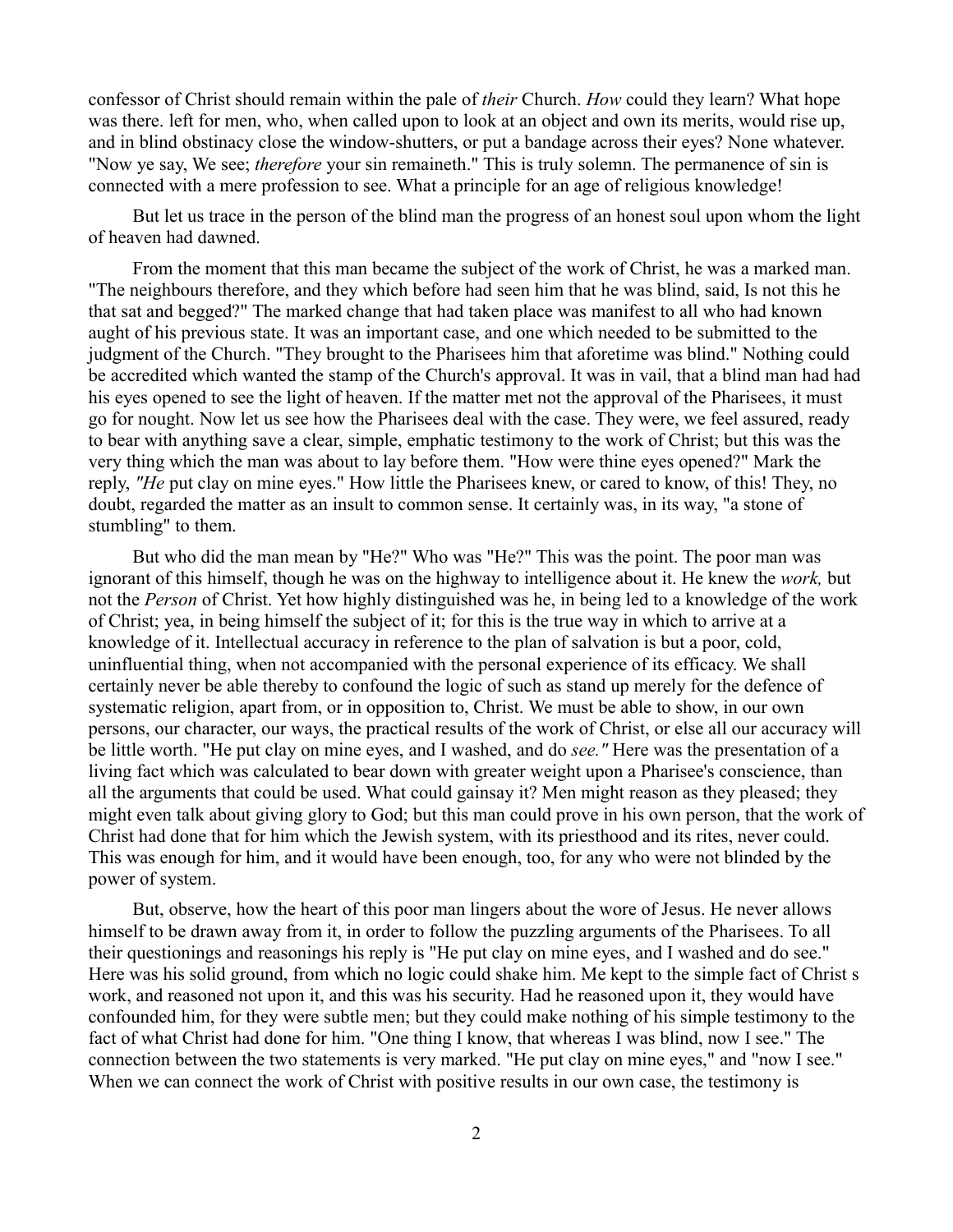irresistible; but there is a feebleness and a shallowness in the testimony of such as merely apprehend intellectually the theory of the gospel, which, not being connected with any positive result in the character and conduct, is soon borne down by the enemies of truth. This is very perceptible in the case of the parents of the man. They, when questioned, could deliver but a poor cold testimony in the matter. So far as their son and his wretchedness were concerned, they could speak distinctly enough, "but by what means he now seeth, we know not; or who hath opened his eyes, we know not." In other words, they neither knew nor cared to know Christ or His work. They valued their position in connection with the accredited religion of the day, and were not prepared to bear the reproach of throwing in their lot with Christ and His followers. This, alas! is but too common. It requires no ordinary depth of truth in the soul, to enable a man to "go without the camp" to Jesus. It must be a personal question. The Grace of God as manifested in the cross must be experimentally known, else we never shall be able to witness a good confession. The name of Jesus never was, nor is it now, popular in the world. Religiousness may be, and doubtless will. But religiousness is one thing, and the faithful confession of Christ is quite another. The Pharisees and chief priests had plenty of religion; yea, they were its guardians. They could say, "This man is not of God, because he keepeth not the Sabbath-day;" and again, "Give God the praise; we know that this man is a sinner." All this sounded very religiously; but, my reader, we must ever bear in mind, that, to talk of giving glory to God, or of honouring His institutions, while Jesus is rejected, is the merest delusion. Jesus is God's great institution, and the cross of Jesus is that which makes His Person and work available to the sinner; hence, if he be rejected, we are destitute of the only true and divinely recognised basis of religion. One divine thought about God's anointed Saviour is better far than all the devout expressions of fleshy pietism. Where Jesus is known, there is the preparedness of heart to suffer for His name, and also the true desire to be identified with Him, and conformed to Him. But the parents of the man had not this preparedness of heart, and hence their testimony was characterized by all that so-called prudent caution which is ever observable in mere worldly religionists. "These words spake his parents, because they feared the Jews; for the Jews had agreed already, that if any man did confess that he was Christ, he should be put out of the synagogue." This was a serious affair. The Jewish system had, of course, a large place in the affections of every pious Jew, nor would any one lightly give up his position as a member of it; still less would he think of attaching himself to the person of one who was manifestly outside of all that which the world deemed reputable or desirable.

However, the man whose eyes were opened, "Could not but speak the thing he had seen and heard," and the consequence was, that the religious guides of the people could not endure the edge of his simple testimony — a testimony based throughout upon the work of Christ. He had received light, and this light had come into collision with the darkness. There could be no harmony — no fellowship — no rest. The light must be put out. So long as he had been a blind member of their system, it was well. They never raised a question; but since he had received light, and was not disposed to put it under a bushel, nor yet to put his conscience into their keeping, they had only to seek to get rid of him as best they could. "Thou wast altogether born in sins, and dost thou teach us? And they cast him out." They were the great depositaries of knowledge, and he was but a poor ignorant man, and should not presume to think for himself, or set up his judgment in opposition to them. They, no doubt, regarded him as an obstinate heretic, for whom nothing was reserved save the thunders of the Church. "They cast him out." And why? Simply because he had had his eyes opened. How strange! But yet how like what we see around us! How often do we see, now, cases like this! Men go on living in vice and ignorance, yet tolerated by human religion; but the moment the holy light of Scripture dawns upon them, they are only deemed fit subjects for the rack and the stake. The vilest crimes are light, in the judgment of a corrupt religious system, when compared with the honest confession of the name of Christ.